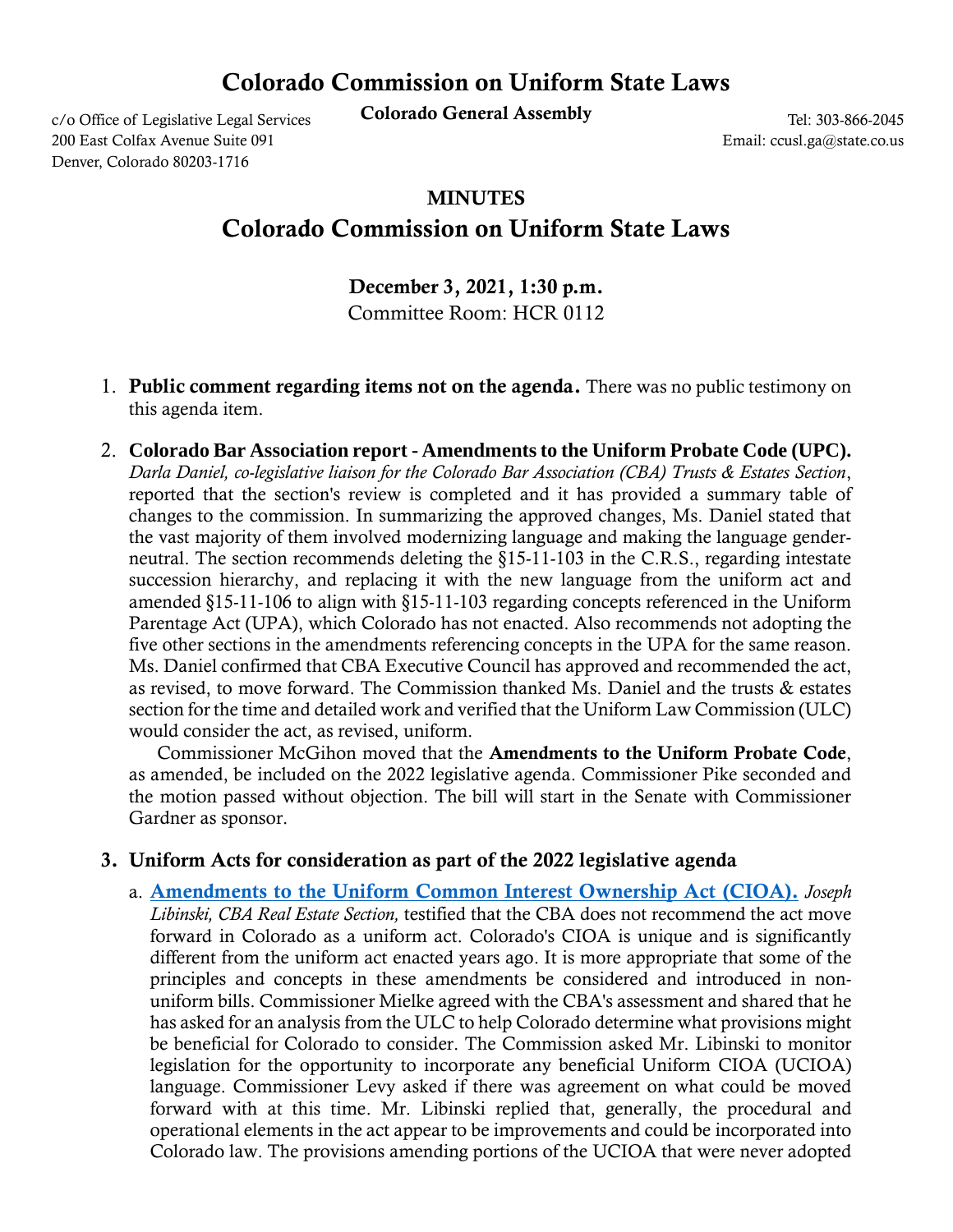in Colorado should not be moved forward. The emergency powers portion would need more vetting before that it could be moved forward. *Robin Nolan, CBA Real Estate Section,* testified that she concurred with Mr. Libinski's testimony and had nothing further to add.

 Commissioner Pike moved that the Amendments to the Uniform Common Interest Ownership Act not move forward, but the commission is generally supportive of the CBA's effort to incorporate appropriate provisions into non-uniform bills. Commissioner Tipper seconded and the motion passed without objection.

b. [Uniform College Student Athlete Name, Image, or Likeness Act.](https://coleg.box.com/s/5u5grzbtjmjtycmcagculc71zwqyi641) There was no public testimony on this agenda item. The commission discussed the inevitability of a similar act being introduced in Colorado in the near future and the benefits of moving the uniform act forward to promote the uniform act and uniform language, even if it goes nowhere. Commissioner Tipper pointed out that the Governor has signed a similar bill into law, [Senate Bill 20-123,](http://leg.colorado.gov/bills/sb20-123) which goes into effect in 2023 and wondered what the differences might be between that bill and the uniform law. Commissioner Love volunteered to look into it. Commissioner Levy suggested that the commission take a closer look at the 2020 bill before moving forward with the uniform act. Commissioner McGihon noted that uniformity across state lines benefits the athletes and to draft the uniform act to update and not supercede the recently enacted bill.

 Commissioner McGihon moved that the Uniform College Student Athlete Name, Image, or Likeness Act move forward as part of the commission's 2022 legislative agenda to update Senate Bill 20-123. Commissioner Gardner seconded the motion, but no vote was taken as it was determined that the motion was not needed. Commissioner Love will provide an analysis and Commissioner McGihon will contact the sponsors of the 2020 bill to see if there would be interest in updating it.

c. Uniform [Cohabitants' Economic Remedies](https://coleg.box.com/s/z68shikggxz4hxpztm6nkrti3h48agwp) Act. *Chris Radeff, chair of the CBA Family Law Legislative Committee,* pointed out that in Colorado there is case law from a 2000 Supreme Court decision, *[Salzman v. Bachrach,](https://law.justia.com/cases/colorado/supreme-court/2000/99sc166-0.html)* addressing many of the remedies for unjust enrichment available through the uniform act. She added that specific concerns with the act include the possibility of allowing a cohabitant to intervene in the divorce case of the other cohabitant and creating some issues regarding common law marriage by opening up the possibility of the duplication of judicial remedies. Currently in Colorado, common law marriage is a judicial decision determined at the time of a party seeking divorce. She explained that if a party is denied that determination they may be able to reach a similar result as a cohabitant in a different court under this act. There will need to be discussion regarding what court will have jurisdiction, with concerns that if it is the domestic courts it may cause backlogs. In addition, there are concerns regarding the possibility of a cohabitant who was a victim of domestic violence and left that relationship continuing to be harassed/harmed by the other cohabitant/perpetrator using the act and the courts. Ms. Radeff indicated that if the commission does move forward with the act that the CBA would like to work with the commission to address some of these issues. Commissioner Levy pointed out that the act acknowledges equitable interests, which would allow the court to weigh in domestic violence issues but the common law marriage concerns would need more discussion. The commission asked if the Supreme Court decision is comprehensive and considered settled law, or is this an area where statutory clarification would be helpful. Ms. Radeff replied that the case law covers most of the act but mostly relies on unjust enrichment and allowed parties that were not married and not seeking common law marriage to bring an action for recovery for damages. Commissioner Scott pointed out that common law cases can be complicated and that it is important to have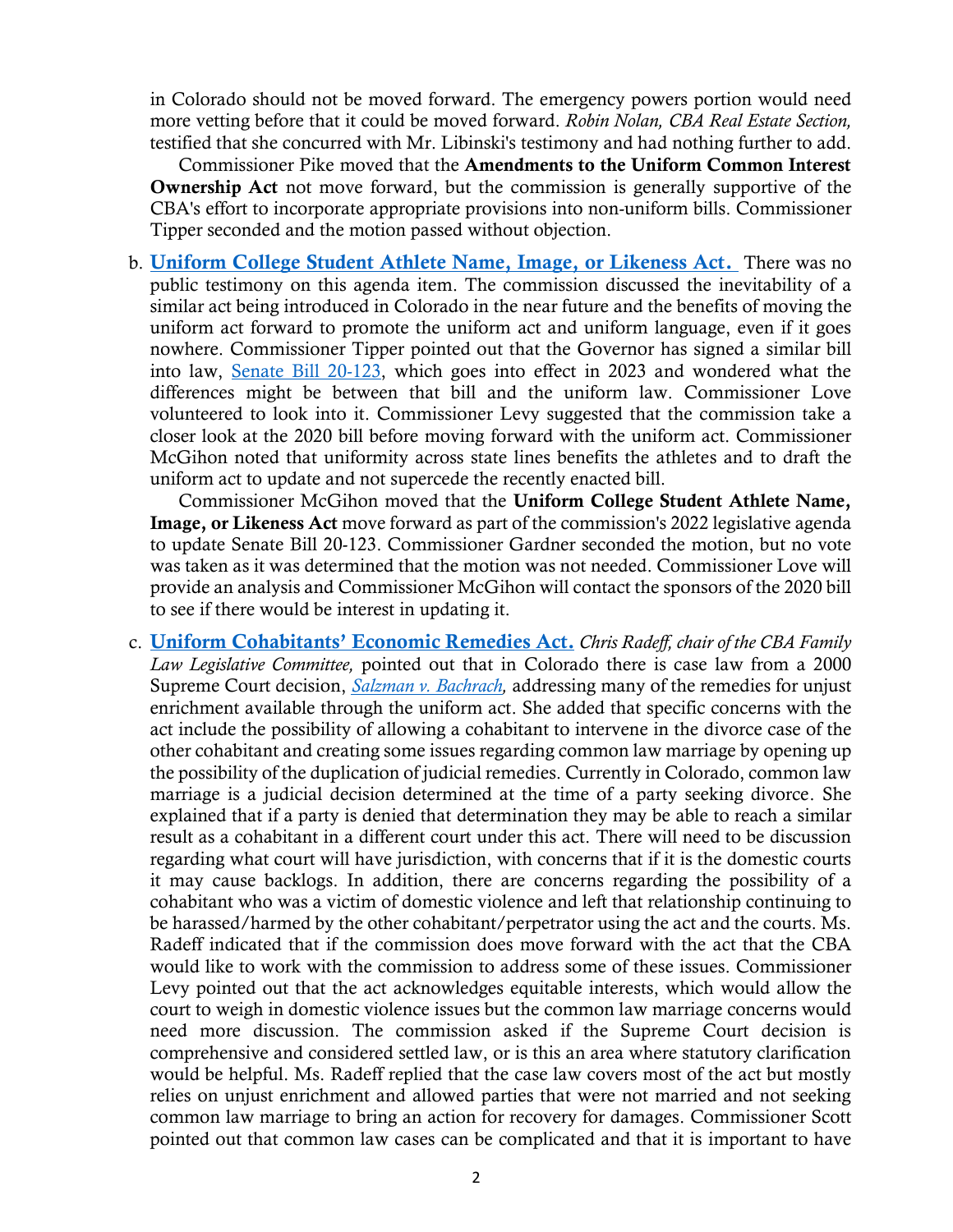clarity in this area. Ms. Radeff agreed that the act provides clarity and the section's concerns are with the potential overlap in remedies (i.e. form shopping) and with judicial economy. Commissioner McGihon added that the commission would like to work closely with the CBA where needed to provide clarity with this act.

 Commissioner Scott moved to keep the Uniform Cohabitants' Economic Remedies Act on the commission's 2022 legislative agenda. Commissioner Tipper seconded and the motion passed without objection. Commissioner Tipper volunteered to try to find a sponsor.

d. [Uniform Community Property Disposition at Death](https://coleg.box.com/s/x1jw3carms0aywpsrrxk80rmwgd8qdt7) Act. *Darla Daniel, co-legislative liaison for the CBA Trusts & Estates Section*, testified that the section has not reviewed the act but that a subcommittee has been formed and will start its review in January. Ms. Daniel believes that the Trusts & Estates Section will be collaborating with the Family Law Section on the review but that there is not yet a projected timeframe for completion. The commission pointed out that there is potential need for legislation in this area because of the likelihood that people in Colorado who pass away in Colorado may own property in community property states. Ms. Daniel indicated that it is her understanding that this is a revision to Colorado's current community property at death act.

 Commissioner Duran moved that the commission not move the Uniform Community Property Disposition at Death Act forward in 2022 but request that the CBA continue to review the act and provide their input prior to the 2023 session. Commissioner Pike seconded and the motion passed without objection.

e. [Uniform Parentage Act.](https://coleg.box.com/s/qu3lvmigvzu55epins6cmv32oabsu3l6) *Chris Radeff, chair of the CBA Family Law Legislative Committee,* testified that the section would like to assist the commission on the parentage act and participate in the process, but does not have specific feedback today. Ms. Radeff added that there is interest in the act's gender-neutral language and in the act generally. Commissioner Levy noted that some of the act's surrogacy provisions were enacted in Colorado, but the gender-neutral language and some of previously discussed conceptual information have never been put into a bill. It is the commission's impression that the act could move forward but just needs time. Commissioner Tipper explained that her understanding is that the CBA wants to be involved if the act moves forward but believes existing law is satisfactory. Commissioner Levy pointed out that there are other stakeholders and practicing attorneys who are interested in moving this act forward. Commissioner Tipper indicated that she could work with an interested legislator and other interested parties on that, but that this process may need a year. Commissioner Scott emphasized that the outdated language and terms are a substantive problem and it is important to move the act forward this session. She proposed that she meet with stakeholders and report back to commission in January. The commission asked if the concerns outlined in the CBA memo from Marie Moses remain the concerns of the CBA and Ms. Radeff confirmed that they were. Commissioner Tipper indicated that there is commission bill version of the act available, [House Bill 20-1292.](http://leg.colorado.gov/bills/hb20-1292)

 Commissioner McGihon moved for Commissioner Scott to form a working committee with the CBA Family Law Section and other interested parties to report to the commission in January regarding what portions of a Uniform Parentage Act draft can move forward. Commissioner Pike seconded and the motion passed without objection.

f. [Uniform Prevention of and Remedies for Human Trafficking Act.](https://coleg.box.com/s/s792s7yxq36hw7dr1s6es81002mohccd) There was no public testimony on this agenda item. Commissioner McGihon indicated that she had not yet obtained information from the district attorney's office and the Colorado District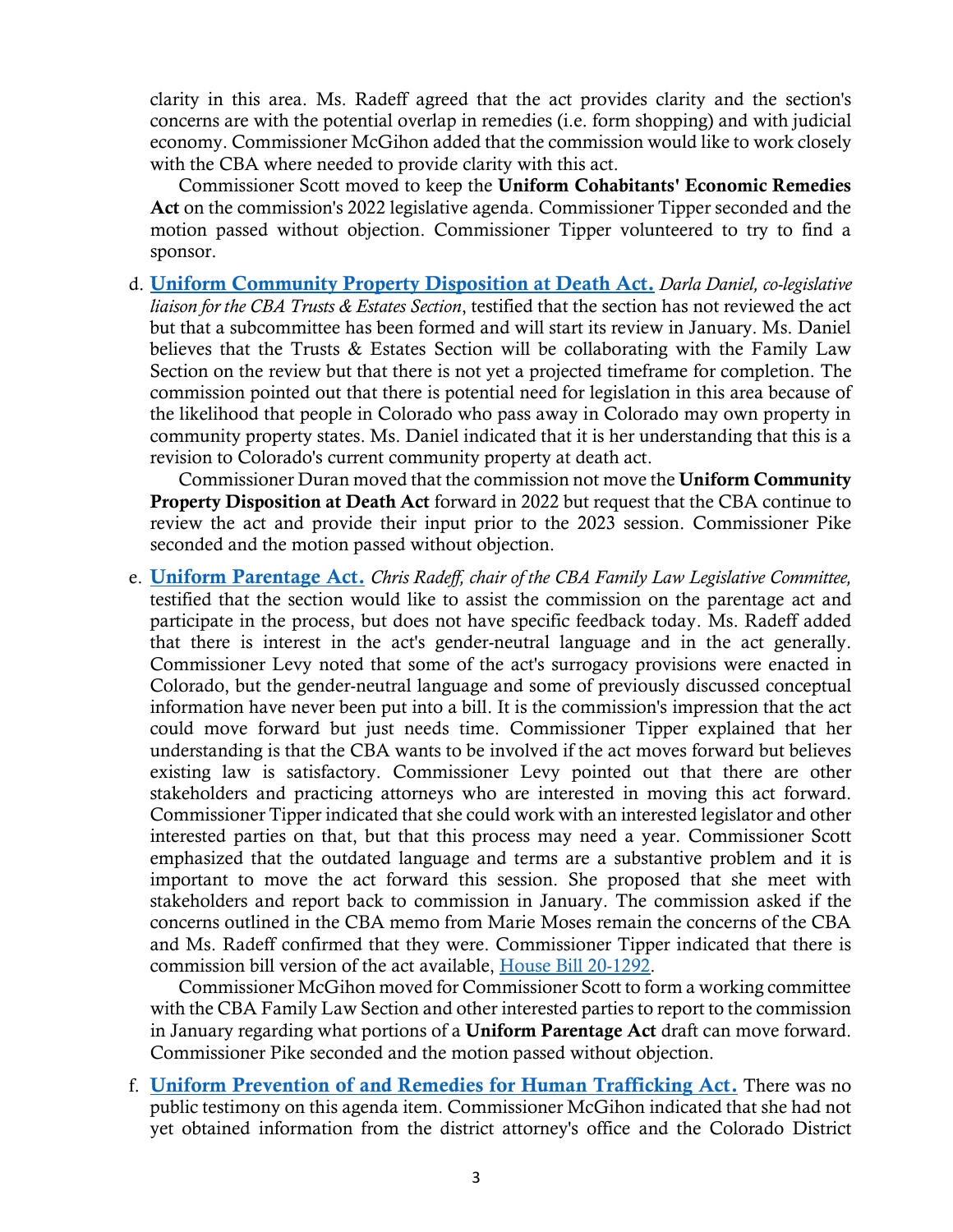Attorneys' Council but will do so and report on responses to the commission at the January meeting. The commission referenced a ULC comparison document highlighting the differences between Colorado law and the uniform law and noted that the issue is that Colorado law appears deficient and could use some of the uniform law updates. Commissioner Mielke recommended that, based on the ULC comparison, the commission move forward to strengthen Colorado law in this area.

 Commissioner Mielke moved the Uniform Prevention of and Remedies for Human Trafficking Act move forward as part of the commission's 2022 legislative agenda. Commissioner McGihon seconded and the motion passed without objection.

g. [Uniform Restrictive Employment Agreement Act.](https://coleg.box.com/s/x36khu9of0mx7ytm6svdhno6yplyde7m) *Brian Moore, Executive Council of CBA Labor & Employment Section,* testified that the section is still looking at act and processing input from members to determine if it will be able to reach a consensus to provide section input or recommendations on the act. He invited the commission to let the CBA know if there are any specific issues regarding the act the section should look at. *Testifying only for himself as a practitioner in this area of law*, Mr. Moore went on to say that this is an area of law that would benefit from action by the general assembly. There is a lot of uncertainty regarding the enforceability of non-compete agreements leading to litigation. Colorado law in this area is unique and can be hard to explain. Some ways that the uniform act would change current law and potentially be beneficial include setting specific timelines, requiring advance notice of a restrictive agreement (before an employee accepts an job offer), and establishing an income test that makes restrictions void for incomes less than the state mean income. Colorado law enforces non-compete restrictions different depending if the employee is management or non-management and does not recognize customer relations as a valid reason to support a non-compete agreement. The uniform act would change this. Colorado law subjects any restrictive agreement, such as an agreement to not solicit, to the full non-compete analysis. The uniform act would fundamentally change that by making it easier for employers to have an enforceable restrictive covenant that stops short of being a full non-compete. Colorado law has separate provisions regarding physician agreements, which would need to be addressed in the commission bill. Mr. Moore stated that more input would be forthcoming in January. The commission asked whether current law was statutory or case law and if the uniform act was balanced in the protections of employees and employers. Mr. Moore replied that much of the uncertainly in the area is that current law is predominantly based on case law and that the act contains elements that affect both parties. The commission thanked Mr. Moore for his testimony and for outlining the issues and discussed moving forward with the act now to flesh out issues.

 Commissioner Tipper moved the Uniform Restrictive Agreements Act move forward with as a part of the commission's 2022 legislative agenda. Commissioner McGihon seconded and the motion passed 8 to 1. The bill will start in the House with Commissioner Tipper as sponsor.

h. [Revised Uniform Unincorporated Nonprofit Association Act](https://coleg.box.com/s/15aeuoju81rjjk296jdh1rqi65pf9t7e). *Herrick Lidstone, chair of the CBA Business Law Section's Business Entities Committee,* stated that the section generally supports looking at portions of the act that would be helpful to incorporate into Colorado law, but cautioned that not all provisions in the uniform act fit well with Colorado law. The commission acknowledged that business entities is a complex area and will need to be harmonized with current law. Commissioner Tipper shared feedback from the *Colorado Trial Lawyers Association (CTLA)* stating that the act is unnecessary and that nonprofits can obtain protections by registering as a nonprofit entity and complying with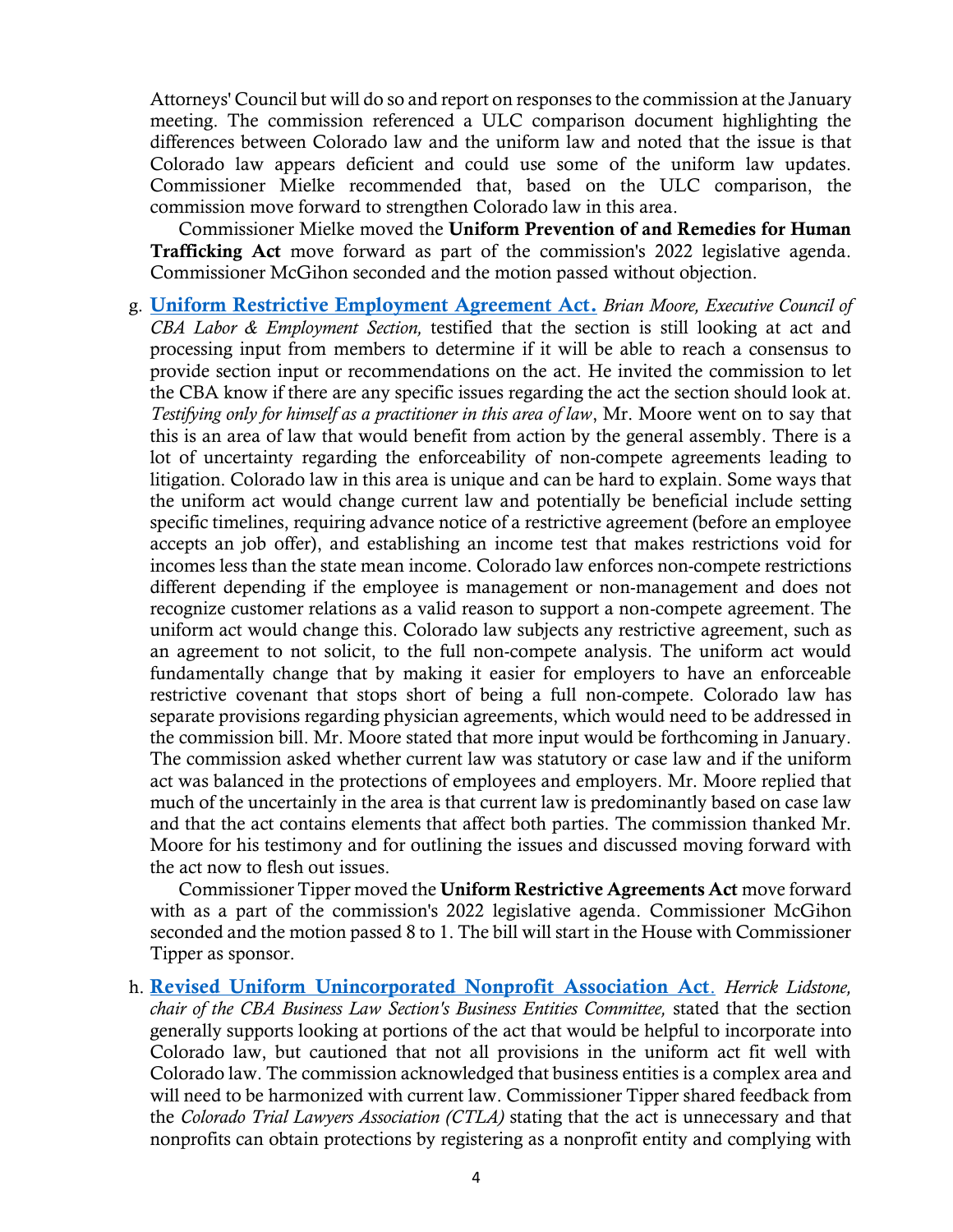existing legal requirements. In addition, the act could muddy existing waters and create new liability protections for groups of people who cause injury but claim to have been acting in a not-for-profit capacity. The act leaves ambiguous what exactly qualifies as an unincorporated nonprofit association, leaving an injured plaintiff trying to guess whether the correct defendant would be a collection of individuals or an unincorporated nonprofit not registered anywhere and may not even have a clear name and how judgments would be collected. Mr. Lidstone suggested that the individual liability provisions in Article 30 of Title 7 might address some of these concerns. Commissioner Levy asked if current law allows the incorporation of a nonprofit by oral agreement. Mr. Lidstone answered that §§7-30-101.1 and 7-30-101.2, C.R.S., might apply, but that one would still have to show a course of conduct, but there is no case law. Commissioner Gardner suggested that the act might be useful to inform, probably thousands of groups, currently engaging in common charitable, education, political, and other endeavors, such as book clubs or other study groups, that they may want to take the time to incorporate. The commission discussed if the uniform act was necessary at this time if Colorado already has law in this area. Mr. Lidstone noted that the existing law, adopted in 1997, is sufficient for now, but indicated that he would like to form a committee to take a closer look at the 2011 updates to see what can benefit Colorado. The commission asked Mr. Lidstone and the CBA to put together a committee of interested parties to look at the act.

 Commission consensus was to not move forward with the Revised Uniform Unincorporated Nonprofit Association Act as part of the commission's 2022 legislative agenda and to reconsider it for the 20323 legislative agenda.

i. [Uniform Unregulated Child Custody Transfer Act.](https://coleg.box.com/s/47al0fa4a3nvkwh6mwra2rh0k0z0d2wi) *Chris Radeff, chair of the CBA Family Law Legislative Committee,* stated that although this appears to be a family law specific issue, they rarely deal in domestic cases with third party or nonparent or stepparent adoptions. Currently language in Title 19 covers stepparent adoptions and as the uniform act does not appear to change the provisions regarding stepparent adoptions, the section does not object to the uniform language. The uniform act seems to affect the Department of Human Services and possibly private adoptions including foreign adoptions and there may more interest in the act from those practicing juvenile law. The Family Law Section is not taking a position on the act unless it changes the law regarding stepparent adoptions. Commissioner Scott testified that she is opposed to the act, it is over reaching, there is no need for the act, and she does not like the criminal violations included in the act. Commissioner Levy disagreed with that interpretation as it provides protections for children from being given to people who are not going to protect the child's welfare but that she also had concerns with the provisions for criminal liability. Commissioner Duran offered to contact the Office of Child Representative or Office of Respondent Parent Council for feedback. Commissioner Scott offered to help with coordinating stakeholders and getting additional feedback from Child Protective Services and adoption agencies.

 Commissioner Scott moved that the Uniform Unregulated Child Custody Transfer Act not move forward. It was not seconded and the motion died. Commission consensus was to keep the act on the 2022 legislative agenda and consider additional feedback at the meeting in January.

[Uniform Voidable Transactions Act.](https://coleg.box.com/s/kt3ots8i52c8gefn9edqw1slue8cwm6n) *Herrick Lidstone, chair of the CBA Business Law Section's Business Entities Committee,* testified that, with two exceptions, the section does not object to the act. The first objection is to the governing law provision in Section 10. The governing law provision allows the adjudication of transactions with assets located in Colorado in a different state. Mr. Lidstone proposed that this issue could be solved by